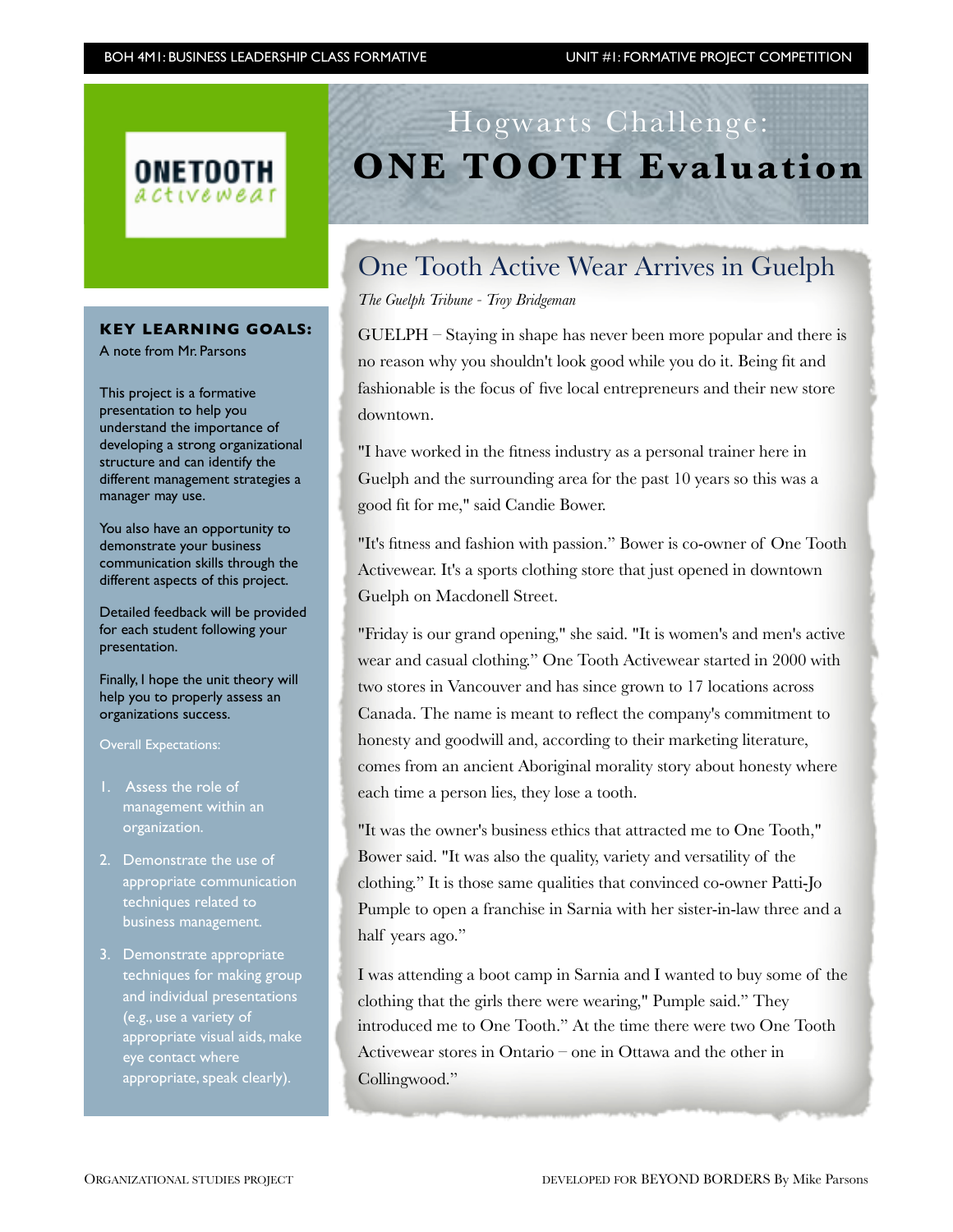My sister-in-law and I went to visit the store in Collingwood and after looking at the product we decided to start a franchise," she said. "Within six months we were open and we love it." Bower was introduced to Pumple through friends, John and Lisa Sanvido, who are also co-owners of the new store." I went to high school with John so we have known each other a long time,"

Supporting the community downtown is a focus for the other partners as well. "The majority of us were either born and or raised in Guelph and we have been a big part of the community participating in a lot of fundraising events." "We came down here because in the future there is going to be a lot of good growth in this downtown core with everything being built around it." Supporting and promoting the local and national economy is important to the partners.

"I think it's important that we try to promote as many Canadian-made garments as we can and that is why 85 per cent of our products are manufactured in Canada," Pumple said. "We want to give jobs to our fellow Canadians and I am hoping we will see more fitness industry clothing lines develop."

#### **ONE TOOTH Activewear**

After years of manufacturing yoga and fitness apparel in Vancouver for other famous brands, ONE TOOTH created its own line of high-quality clothing. We have more than 26 locations all across North America.

What does 'ONE TOOTH' mean and where did it come from?

It's from an old tribal story that says if you tell a lie, you'll lose one tooth. Our founder, wanting to build an ethical business named it ONE TOOTH as a reminder of this philosophy of honesty and goodwill. With exceptional products and prices, ONE TOOTH is a fantastic value in an often over priced industry.

Clearly outline the 5 areas of success and the 6 QWL to look for areas of improvement. Use Porters to evaluate the companies position on entry and a SWOT to develop plans for improved success.

#### **Additional Presentations guidelines:**

- **Maximum 15 minutes for all presentations.**
- **Include an appropriate introduction and conclusion.**
- **Test all technology and be prepared to start.**
- *Dress professional.*
- **Include pictures (and/or video) that support your analysis.**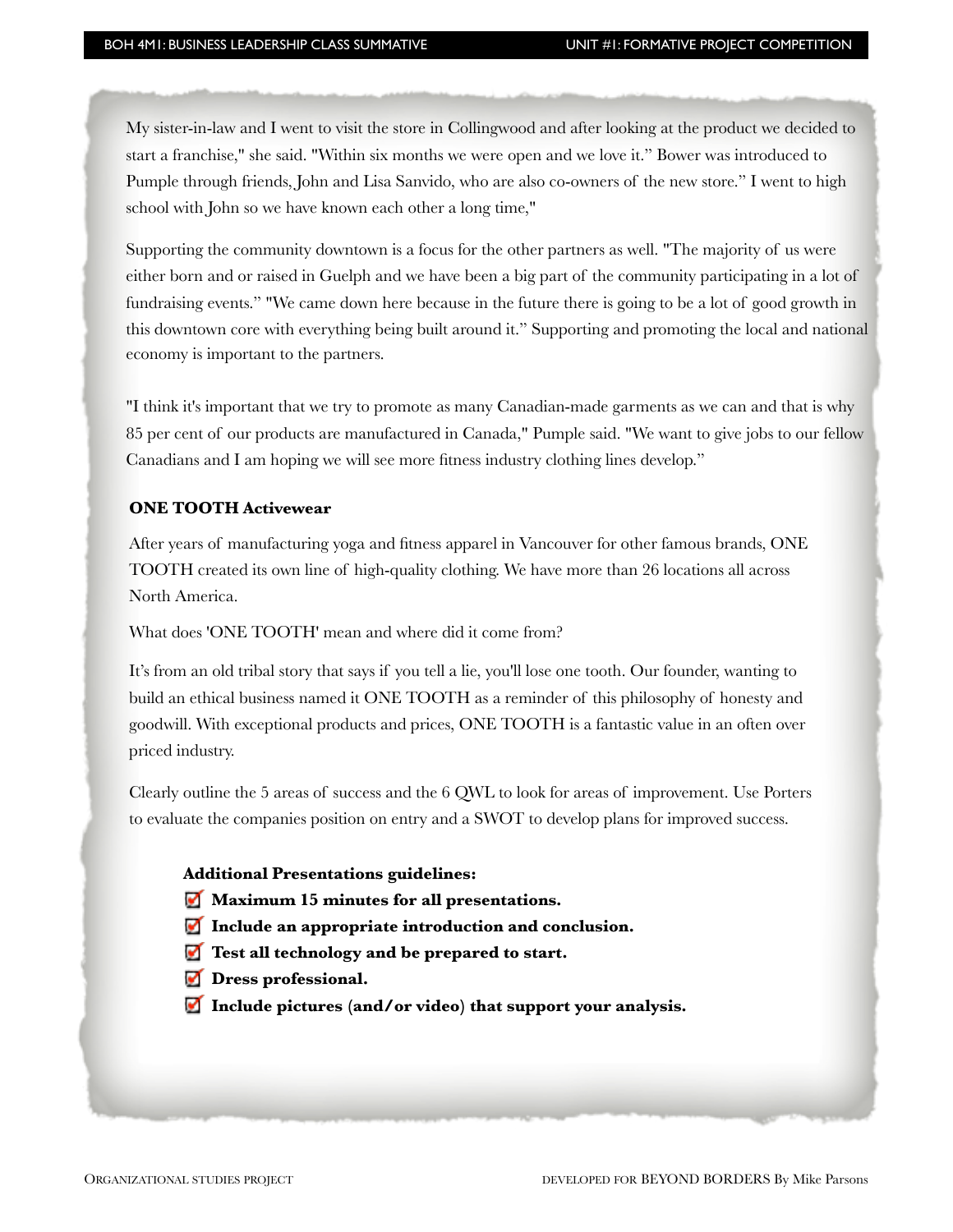**Part A: Presentation Component - Each group member is responsible for covering one area.**

**Stage #1)** Organizations in the 21st century must consider five focus areas for success. Complete the research the five focus areas. How is the organization performing in each of the 5 success areas? Defend your decision with evidence.

**Stage #2)** Outline the Quality of Work Life for the organizations employees. How is the organization performing in these 6 QWL indicators? Defend your decision with evidence.

**Stage #3)** Complete an analysis of the organization using Porters Five Forces Model. How is the organization performing in any three of Porters 5 Forces Indicators? Is it an attractive industry for your organization? Defend your decision with evidence.

**Stage #4)** Complete a SWOT Analysis for the organization. part of your analysis/finding should be based on your interview. Outline the strengths, weaknesses, opportunities and threats for this organization? Defend your decision with evidence.

**Stage #5)** Evaluate the owner as a leader. Use the 3 skills sets of a manager to defend your evaluation of his leadership abilities. What is the CEO's vision for the company? Outline your own predictions/forecast on whether the company will be successful based on the companies vision.

#### **Part B: Presentation Format**

You presentation must incorporate multimedia (such as Powerpoint) to present your research and analysis. The presentation should be shared equally between all members. Each member is also responsible to ensure that the have an understanding of all components for the assignment. Proper presentation guidelines (discussed previously) should be followed.

#### **Specific Presentation Expectations:**

• Demonstrate appropriate presentation techniques for both groups and individuals.

- Demonstrate the use of short-term planning tools and strategies.
- Apply business teamwork skills to carry out projects and solve problems.

• Analyse organizational strategic plans, using a variety of management tools (e.g., strengths, weaknesses, opportunities, threats analysis (SWOT analysis); political, environmental, social, technological analysis; Porters five forces competitive model).

- Apply business teamwork skills to carry out projects and solve problems.
- Analyse the characteristics of effective leaders (e.g., integrity, drive, vision, commitment to equity and diversity in the workplace).
- Demonstrate the ability to use time-management techniques.